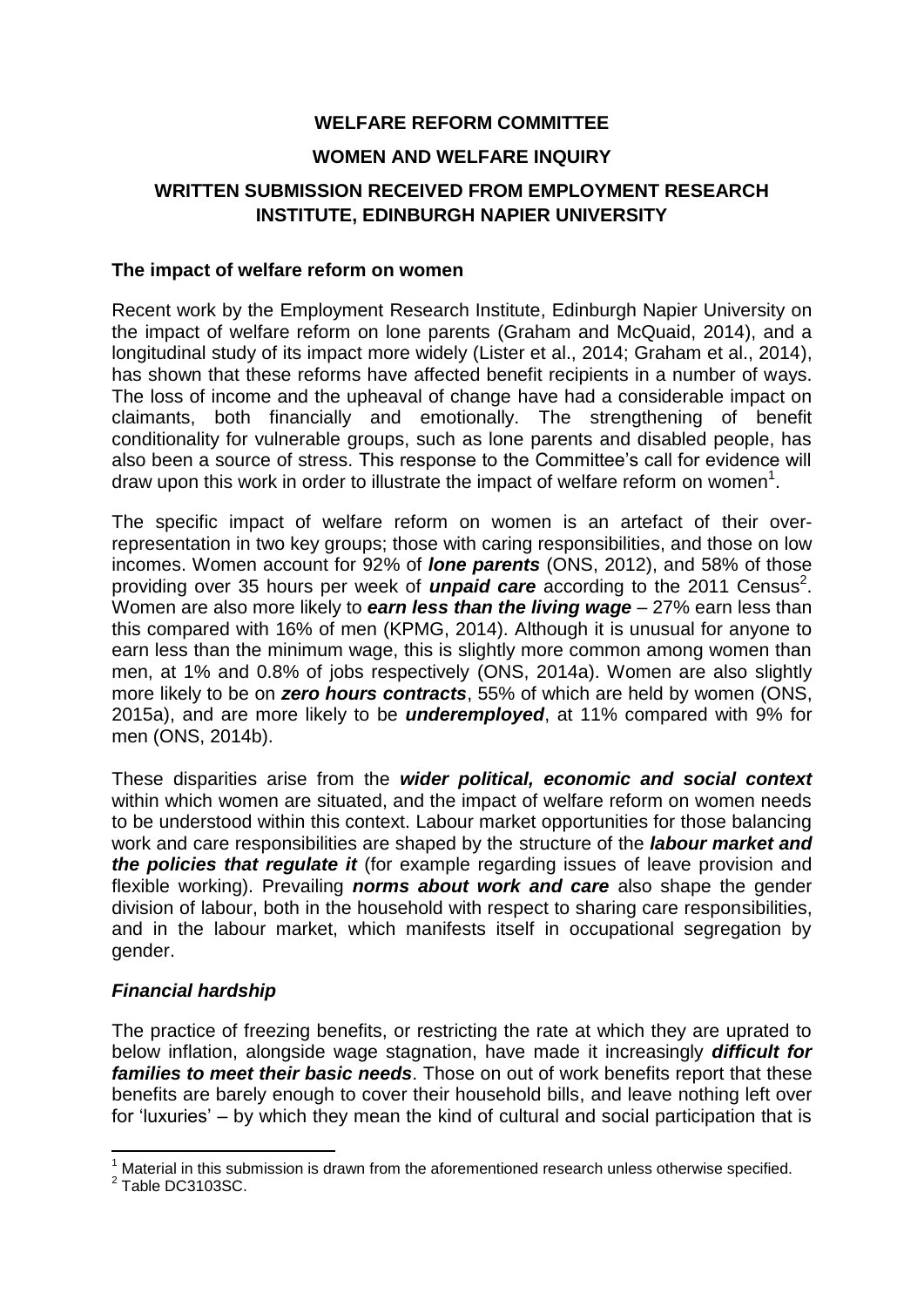considered by most to be an essential item of expenditure (such as taking children on trips, or meeting friends). The amount received by a lone parent with one child on benefits is 57% of the Joseph Rowntree Foundation's Minimum Income Standard (Hirsch, 2013). Freezing the level at which benefits are paid has exacerbated this situation; as *prices rise and benefits do not*, the household budget cannot stretch as far. Lone parents on out of work benefits have been hit particularly hard by these changes, with a median loss from the 2010-2015 changes of £1,134 per year (Browne and Elming, 2015).

*You just scrape by on your benefits really. By the time you pay your bills and get the shopping… I manage. I've got to manage!*" - Lone parent on JSA (Graham and McQuaid, 2014: 47)

"*You're not getting as much as you used to for your gas and electricity. £10 could have done me well over a week, whereas now it's not lasting…I've seen a definite increase in monies outgoing for that*."

- Full-time carer (Graham et al., 2014: 47)

Benefit freezes have also affected those in work who rely on tax credits to top up their income; i.e. those on low pay and/or with children in the household, a group in which women are over-represented. Work is not a guaranteed route out of poverty; although 70% of those who move into work do move out of income poverty (i.e. below 60% of the median income), *30% remain in poverty* (ONS, 2015b).

### *Lone parent conditionality*

The aspect of welfare reform that has most disproportionately affected women is the changes to benefit eligibility and conditionality for lone parents. Lone parents who need to claim out of work benefits are now subject to the conditionality and sanctions regime of Jobseeker's Allowance (JSA) as soon as their youngest child turns five.

The use of age five as a transition point is not appropriate in all circumstances. Some children have not started school by their fifth birthday, and it can be difficult for lone parents to fulfil their JSA requirements when they still have responsibility for a pre-school child. Furthermore, the imposition of a single age-based criterion does not take into account *variation in children's needs and development*, or of potentially *traumatic circumstances* that might precipitate relationship breakdown.

"*My youngest daughter is five but I am not emotionally ready to go back to work, I am not mentally fit to go back to work... it's only now that we have got a full week of*  [younger daughter] *going to school, because she couldn't cope with it, with me on courses and not always being there. Even my mum picking her up unsettled her. She wasn't ready for me to not be there… The school was concerned about her not settling and she wouldn't sleep at night, and I am expected to job search then. I think 'how am I going to hold down a job?'*"

- Lone parent on JSA (Graham et al., 2014: 34)

*The vast majority of lone parents want to work*, for a range of financial and nonfinancial reasons; but they want to do so when the time is right for their child. Benefit conditionality does not precipitate the desire to work, nor does it *address the*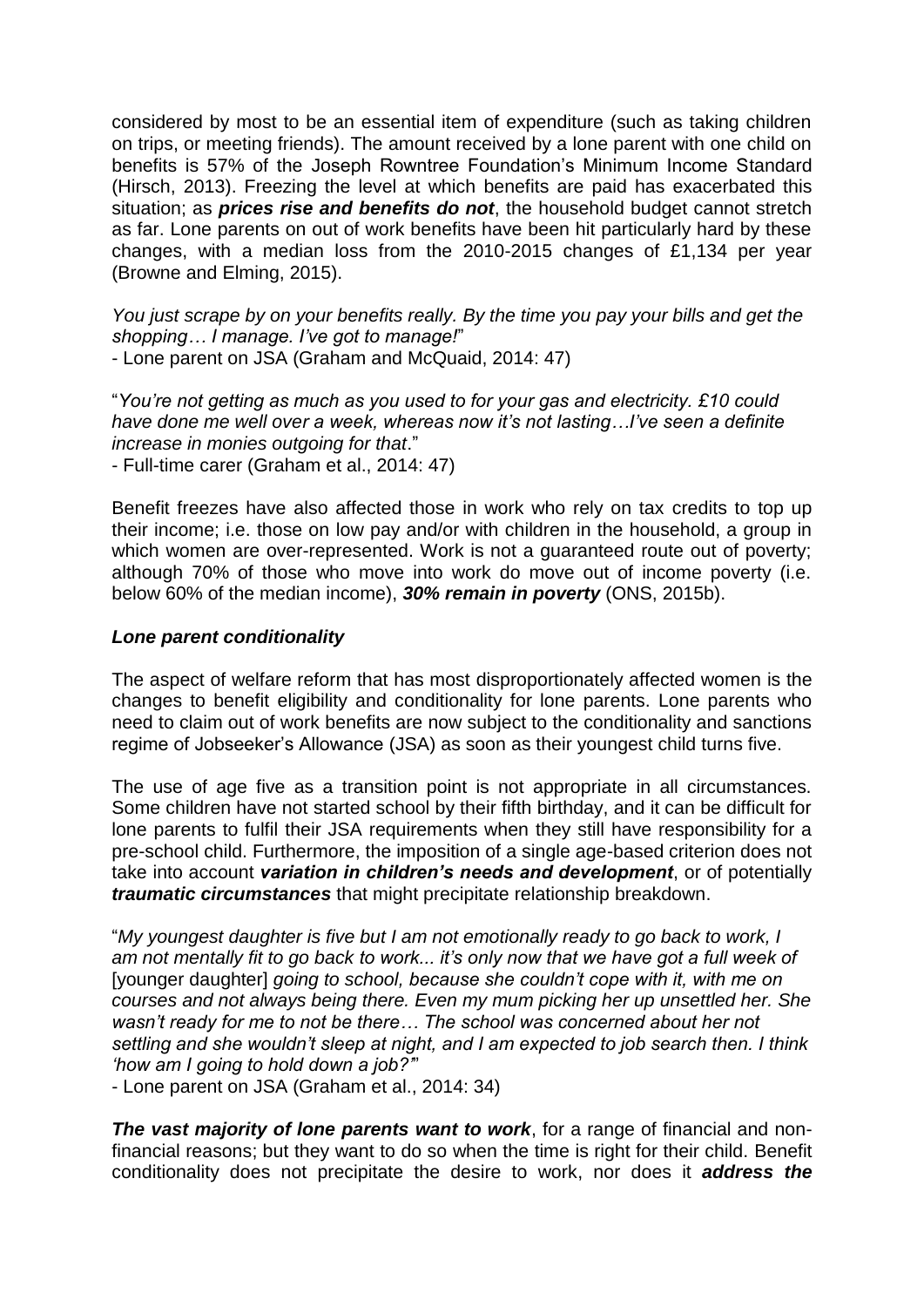*barriers to work* facing lone parents. It is not always possible to find a job with *suitable hours and flexibility* that can be reconciled with their responsibilities as sole carer to their children. The ability to work is also predicated on the *cost and availability of childcare and transport*. The current system of reimbursing childcare costs through the tax credit system is not necessarily the best way to help mothers into employment; it leaves them in a 'catch 22' situation of needing to be in employment to claim the tax credits, but needing to secure childcare before accepting employment. *Confidence* – feeling capable of work and applying for jobs – is also a key element of employability, and which can be eroded by a limited work history or long absences from work.

"*I think it's probably just being out of work for quite a while, and you feel a bit rusty, I suppose, and a wee bit 'will I be able to do it?'… cause some of them* [jobs] *I've done a long time ago… and I don't know if that maybe puts people off, if you've not worked in a certain industry for a long time*."

- Lone parent on JSA (Graham and McQuaid, 2014: 51)

Thus, lone parents may be approaching the labour market with limited confidence, and also within a context of feeling stigmatised due to their status as lone parents. Many find that their anxiety is subsequently heightened by negative *interactions with jobcentre staff*. Rather than feeling supported to move back into work, they enter the jobcentre with a sense of *fear that they might receive a sanction*. Although lone parents on Income Support usually see a dedicated lone parent advisor for their Work-Focused Interviews, those on JSA report that their *advisors do not always understand the issues facing lone parents* attempting to reconcile work and care.

The threat of a loss of benefit is a source of considerable anxiety for lone parents. Most are the *sole financial provider* in their household; only 36% of lone parents receive child maintenance, and the median amount received by those who do is just £23 per week (Bryson et al., 2012). *Poverty* in this group is extremely high; 43% of lone parents experience household income poverty, compared with an average of 25% of working-age adults with children (DWP, 2014). A loss of income due to a sanction can have disastrous consequences for the household.

"*Degrading. When the kids were off in the summer holidays I got put on to another advisor, he's really, really hard…he nearly had me in tears...I find it really hard to talk to him…he's not interested in listening, he's just pushing you on to get a job." -* Lone parent on JSA (Graham and McQuaid, 2104: 60)

"[My advisor] *said 'I've got a child in nursery and I don't have a problem with childcare, so why don't you think about changing nurseries?' It's alright for them – you need to have a job to get your child in full-time nursery. If I had a full-time job I could get tax credits and fund a full-time place, but I'm only eligible for part-time. But she says if she can manage it… she looked at me like I was a piece of…*" - Lone parent on JSA (Graham and McQuaid, 2014: 60)

### **Policy implications and recommendations for future policy design**

• Lone parents need more support to move into employment.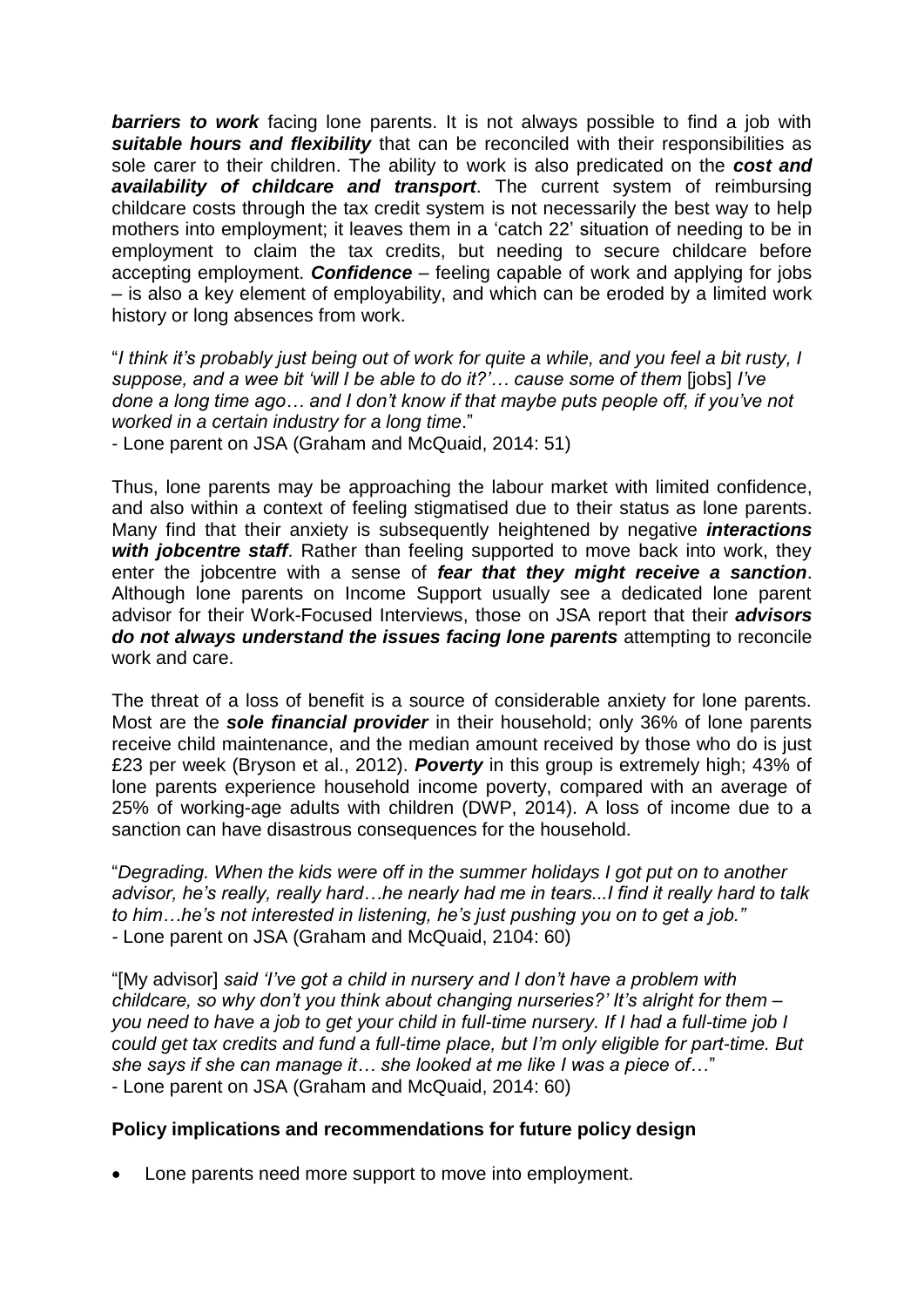- o Dedicated *Lone Parent Advisors should be reinstated for lone parents claiming JSA*; the loss of these on the transition from IS to JSA is a backward step.
- o There is ample good practice in third sector *employability provision* that is designed specifically to meet the needs of lone parents; this should be available as widely as possible.
- Childcare remains a key issue.
	- o *Employment is best facilitated through universal childcare* entitlements available to those in or out of work.
	- o Regular weekly entitlements may also need to be *augmented with ad hoc* 'emergency' childcare to allow for attending a jobcentre appointment or interview outside of these regular hours.
	- o *Extending childcare beyond 'standard' working hours* could also widen the number of job opportunities available to those with caring responsibilities.
- A system that *recognises and values caring* as well as paid employment would help those with caring responsibilities.
	- o This means building *discretion* into the conditionality regime, which should recognise the impact of caring responsibilities on the ability to do paid work, and the heterogeneity of each family's circumstances.
	- o *Carers Allowance* is a benefit whose status would be elevated under this logic of valuing care; to reflect the contribution made by carers and the difficulty they face in obtaining income through paid work.
- Taking a *child-centred perspective* would also imply some departures from the current system design.
	- o A truly family friendly system takes account of the *impact of policies on children*. When making a decision to cut or freeze benefits for low income families, consideration should be given to whether this will result in more children experiencing material deprivation.
	- o This approach would also imply that the obligations upon parents to work would also be secondary to children's right to be cared for.

Dr Helen Graham Research Fellow Employment Research Institute, Edinburgh Napier University 29 April 2015

## **References**

Browne, J. & Elming, W. (2015). The effect of the coalition's tax and benefit changes on household incomes and work incentives (IFS Briefing Note BN159). <http://www.ifs.org.uk/uploads/publications/bns/BN159.pdf>

Bryson, C., Skipp, A., Allbeson, J., Poole, E., Ireland, E., & Marsh, V. (2012). Kids aren't free: The child maintenance arrangements of single parents on benefit in